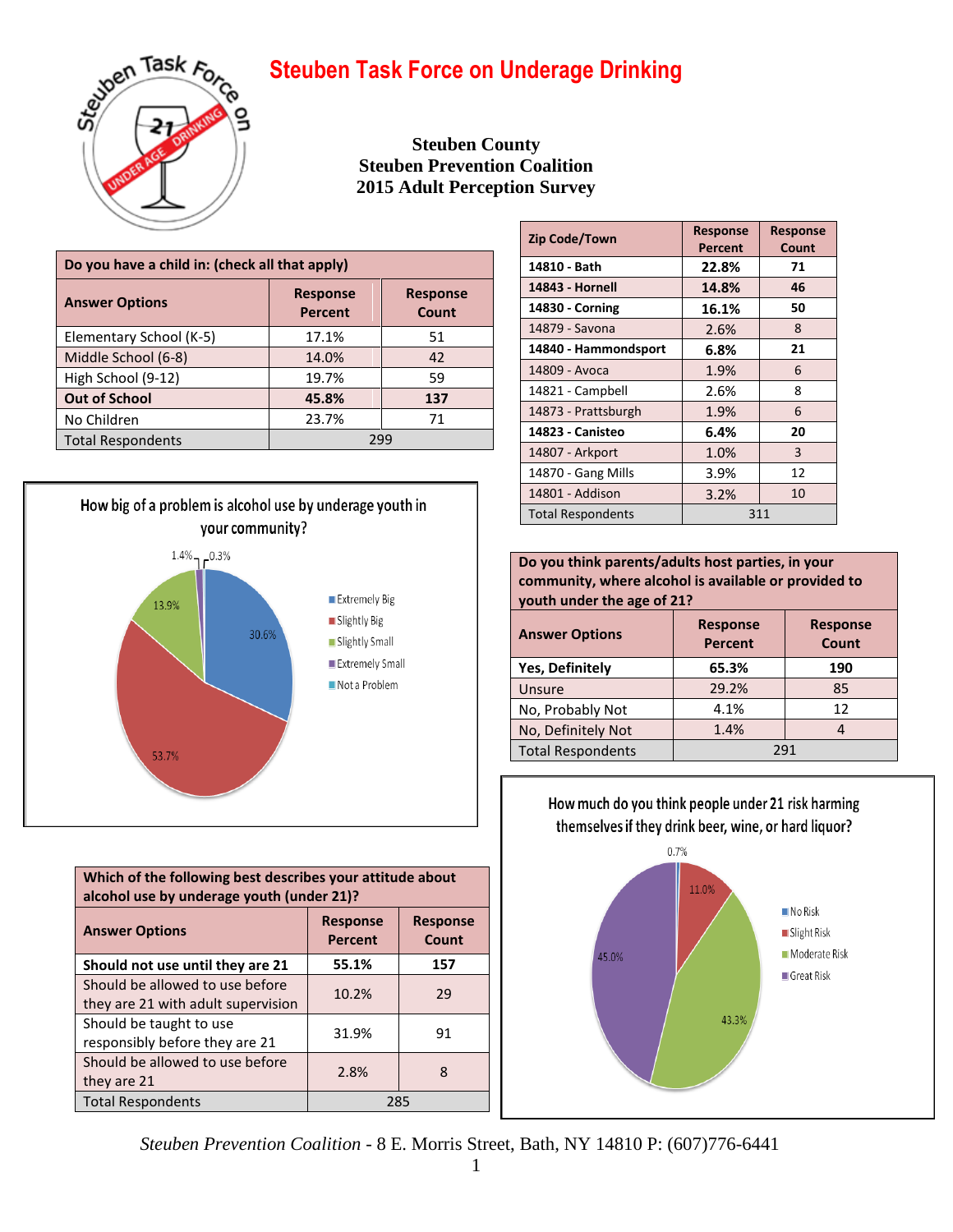

#### **Other Comments - What influences a young person's decision to drink or not?**

- alcohol in our society is not only viewed as acceptable, it is often encouraged through all forms of media such as movies, TV, and even books.
- boredom in rural communities, it's the thing to do to be popular and fit in.
- bullying, stress
- Cultural upbringing.
- Feelings of low-self-worth, wanting to be accepted by a certain crowd, lack of adult supervision, easy access
- it is their choice, they learn what it is at a young age, they can say yes or no, it is no ones fault
- lack of other things to focus on
- latch key youth need a place to go and someone in their lives who are present and care about them
- Peer pressure
- peer pressure, school, college , environment
- Peer pressure; to 'fit in'
- Peer pressure-a need to 'fit in'
- The culture of partying being considered a "normal" part of the teenage years
- TV shows/movies that show teens at drinking parties

#### **What influences a young person's decision to drink or not? (check all that apply)**

| <b>Answer Options</b>                      | <b>Response</b><br><b>Percent</b> | <b>Response</b><br>Count |
|--------------------------------------------|-----------------------------------|--------------------------|
| The parent                                 | 48.4%                             | 138                      |
| <b>Friends</b>                             | 98.6%                             | 281                      |
| Alcohol advertising                        | 29.8%                             | 85                       |
| Other adults' drinking                     | 46.7%                             | 133                      |
| Social media (facebook, internet, youtube) | 69.8%                             | 199                      |
| <b>Total Respondents</b>                   | 285                               |                          |

| If a young person under 21 in your community<br>wanted to get beer, wine or hard liquor (for<br>example, vodka, whiskey or gin) how easy<br>would it be for them? |                                   |                          |
|-------------------------------------------------------------------------------------------------------------------------------------------------------------------|-----------------------------------|--------------------------|
| <b>Answer</b><br><b>Options</b>                                                                                                                                   | <b>Response</b><br><b>Percent</b> | <b>Response</b><br>Count |
| <b>Difficult</b>                                                                                                                                                  | 3.1%<br>9                         |                          |
| Easy                                                                                                                                                              | 63.5%                             | 183                      |
| Unsure                                                                                                                                                            | 33.3%                             | 96                       |
| Total<br>Respondents                                                                                                                                              | 288                               |                          |

### Where do you think most young people (under 21) in your community get alcohol? (check all that apply)



#### **Other Comments - Where do you think young people in your community get alcohol?**

- All of the above
- Parents don't parent!! Lots of lip service but "programs" offered are somewhat of a joke and a waste because nothing is enforced or seen as important until a crisis happens
- All of the above
- **Strangers**
- I am not sure
- Restaurant bars

*Steuben Prevention Coalition* - 8 E. Morris Street, Bath, NY 14810 P: (607)776-6441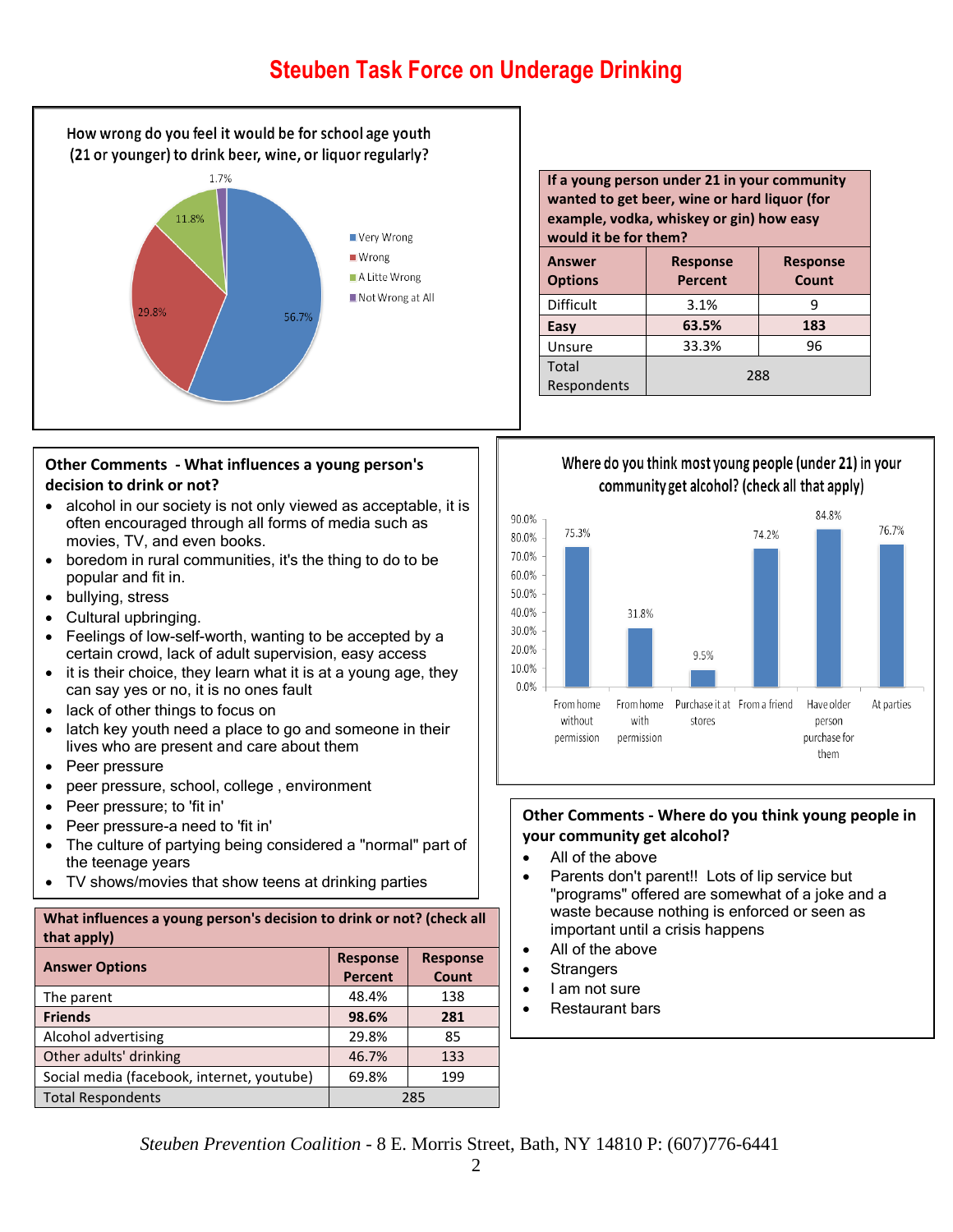#### **Other Comments - What of the following messages would you want to share with youth (under 21)?**

- A small glass of wine with a meal is an acceptable practice
- again, it's the law,
- based on their age
- Be responsible for yourself. Don't rely on others to be responsible for you.
- Be responsible if you drink alcohol
- Because this is a huge problem I feel some real life impact stories before High School may help to influence better decision making
- But if they do, be responsible.
- Do not drink and drive at any age
- Following the Law of age
- I don't like any of these answers. Giving advise as fear based will not work because psychologically teens brains aren't fully developed and still have the "it won't happen to me" mentality. They should be told that there are good reasons to wait until 21, but if for some reason they do come across alcohol before this age that they should contact an adult for help.
- I think the main message is to be careful. However, dependency becomes an issue, especially if using at a young age/before one gets to know him/herself. Learning to live without alcohol is a struggle for those who use it as a crutch (and can be done in many ways).
- It is against the law.
- It is not okay for them to drink until they are adults with supporting evidence.
- It is not okay to drink if they are underage, but if they do, they should never get behind the wheel. Call for a ride, no questions asked.
- it is OK for them to drink with a responsible parent and if they are responsible
- It's also legal if with a parent.
- It's best to wait until you are 21 years old
- its not okay to drink but if they are they need to know the consequences and how to be responsible.
- My children personally, when I have them, I will share that it is never okay, but if they do drink, they should do so carefully and can always call for a ride.
- ok if they are responsible
- personally, them waiting until 21 to drink and they aren't sure what their limit is can end in many bad ways, it is good for them to experiment but not have one or two not a whole bottle to themselves
- safety and moderation is key, dependant on the parent, kind of booze, situation, and child.
- Some parents may introduce their children, appropriately, to alcohol. Other parents give permission to their children to drink as a "rite of passage" which is quite dangerous.
- unless they are in the military
- unsure, I wouldn't want to promote drinking yet I feel like they need to be taught how to be responsible
- Unsure-it would depend on how responsible the parents were
- Unsure-it would depend on the parents/guardians. We were offered wine at a very early age and it wasn't seen as a problem. It was a small (4oz) glass at dinner.
- When your 21 or older you can drink
- While the drinking age is still 21 and drinking alcohol under 21 is illegal it is not okay for them to drink.
- with a responsible adult or with another adult the parent has given permission to (i.e. friends parent)
- With conversations , lots of conversations
- Your age range is too broad to answer accurately. 18-21 year olds should be allowed to drink responsibly; younger than 18 should be educated about the use of alcohol to take the mystery away from it so it isn't so taboo and such a draw for them. Regardless of age (including adults over 21), drinking should be done responsibly, have a designated driver lined up and be careful.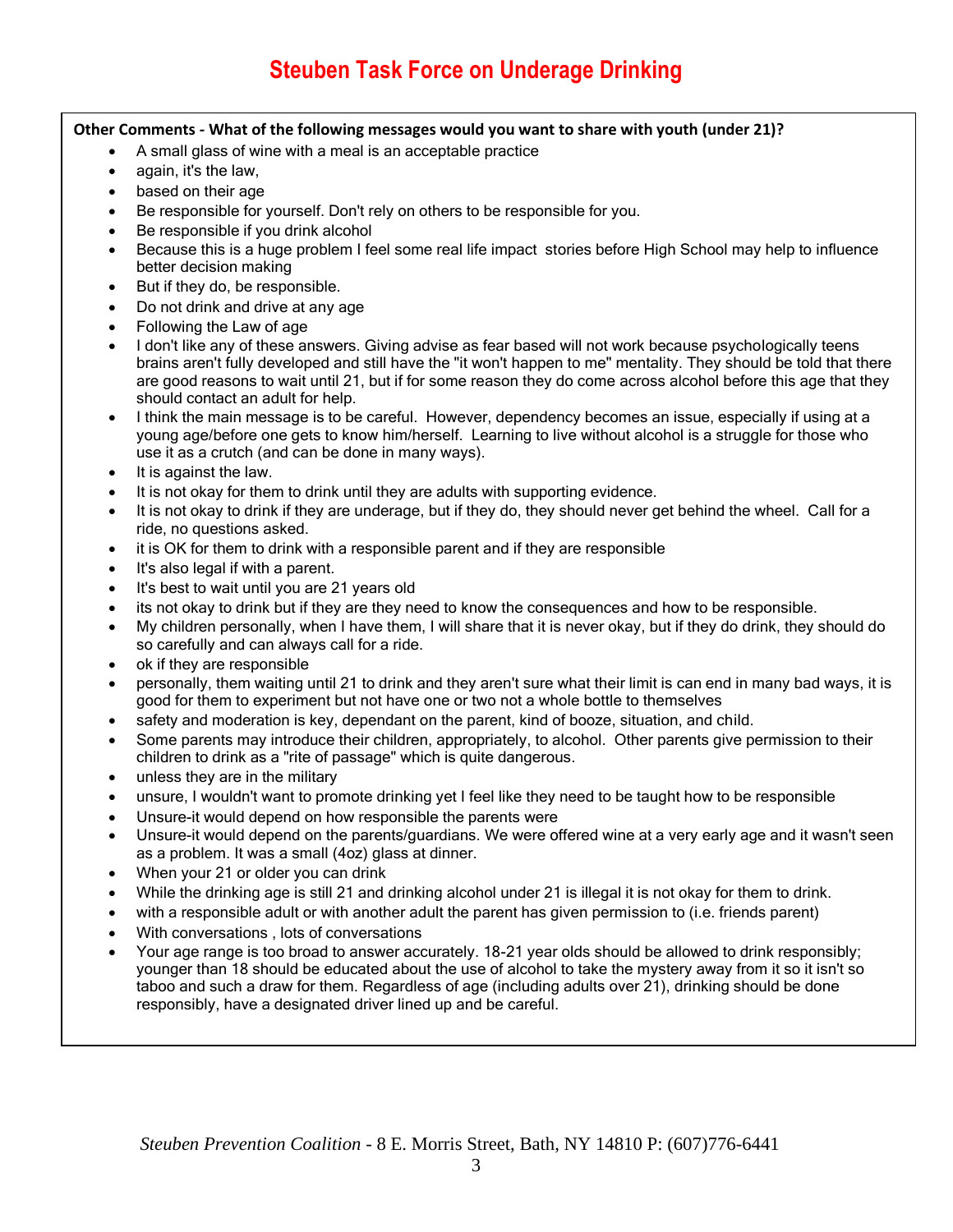| What of the following messages would you want to share with youth (under 21)? (check<br>one) |                            |                          |
|----------------------------------------------------------------------------------------------|----------------------------|--------------------------|
| <b>Answer Options</b>                                                                        | <b>Response</b><br>Percent | <b>Response</b><br>Count |
| It is never okay for them to drink                                                           | 69.1%                      | 188                      |
| It is okay for them to drink if they are with their parent                                   | 16.9%                      | 46                       |
| It is okay for them to drink if they are with an adult                                       | 1.1%                       | 3                        |
| It is okay for them to drink if they don't drive                                             | 6.6%                       | 18                       |
| It is okay for them to drink if they are careful                                             | 6.3%                       | 17                       |
| <b>Total Respondents</b>                                                                     | 272                        |                          |



**Which of the following best describes your attitude about marijuana use by youth (under 21)?**

| <b>Answer Options</b>                                                    | <b>Response</b><br><b>Percent</b> | <b>Response</b><br>Count |
|--------------------------------------------------------------------------|-----------------------------------|--------------------------|
| Should never use                                                         | 77.0%                             | 211                      |
| Should not use until they are 21                                         | 10.6%                             | 29                       |
| Should be allowed to use before<br>they are 21 with adult<br>supervision | 1.8%                              | 5                        |
| Should be taught to use<br>responsibly before they are 21                | 8.8%                              | 24                       |
| Should be allowed to use before<br>they are 21                           | 1.8%                              | 5                        |
| <b>Total Respondents</b>                                                 | 274                               |                          |

**How much do you think youth under 21 risk harming themselves if they take prescription drugs that are not prescribed for them (ex: Vicodin, Oxycontin, Aderal, etc.)?**

| <b>Answer Options</b>    | <b>Response</b><br><b>Response</b><br><b>Percent</b><br>Count |     |
|--------------------------|---------------------------------------------------------------|-----|
| No Risk                  | 0.4%                                                          |     |
| Slight Risk              | 1.8%                                                          |     |
| Moderate Risk            | 7.9%                                                          | 22  |
| <b>Great Risk</b>        | 90.0%                                                         | 251 |
| <b>Total Respondents</b> | 279                                                           |     |

**How much do you think youth under 21 risk harming themselves if they use other illegal drugs (ex: bath salts, synthetic marijuana, cocaine, crack, heroin, LSD, etc.)?**

| <b>Answer Options</b>    | <b>Response</b><br><b>Percent</b> | <b>Response</b><br>Count |
|--------------------------|-----------------------------------|--------------------------|
| No Risk                  | 0.0%                              |                          |
| <b>Slight Risk</b>       | 0.0%                              |                          |
| Moderate Risk            | 3.6%                              | 10                       |
| <b>Great Risk</b>        | 96.4%                             | 269                      |
| <b>Total Respondents</b> | 279                               |                          |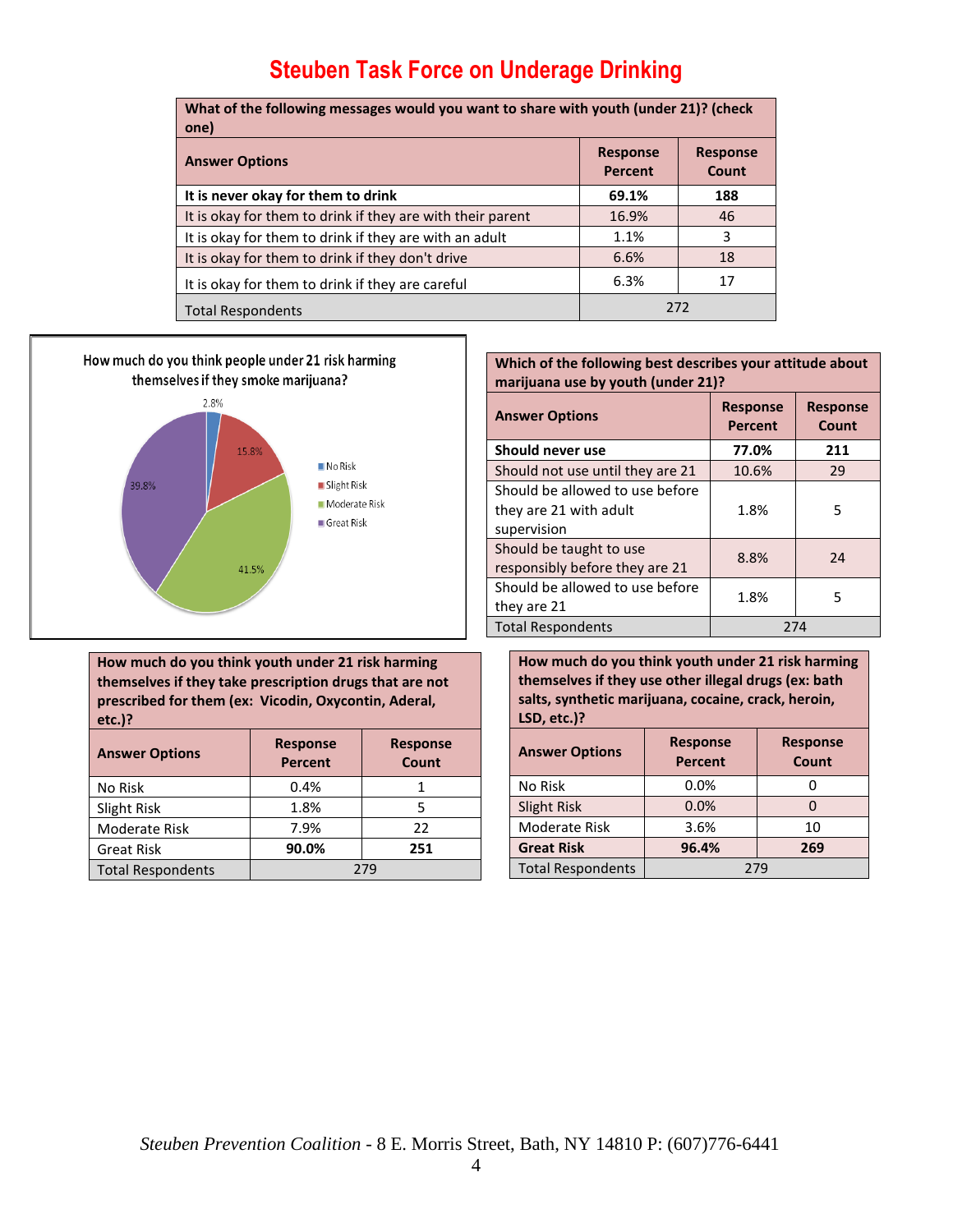| Which of the following best describes your attitude about use of<br>other illegal drugs by youth (under 21)? |                            |                          |
|--------------------------------------------------------------------------------------------------------------|----------------------------|--------------------------|
| <b>Answer Options</b>                                                                                        | <b>Response</b><br>Percent | <b>Response</b><br>Count |
| Should never use                                                                                             | 97.8%                      | 273                      |
| Should not use until they are 21                                                                             | 1.1%                       | 3                        |
| Should be allowed to use before they are 21<br>with adult supervision                                        | 0.0%                       | O                        |
| Should be taught to use responsibly before<br>they are 21                                                    | 1.1%                       | 3                        |
| Should be allowed to use before they are 21                                                                  | 0.0%                       | n                        |
| <b>Total Respondents</b>                                                                                     |                            | 279                      |

| Do you know where to go for help if you're<br>having concerns with a young person's use of<br>alcohol or drugs? |                                                               |     |  |
|-----------------------------------------------------------------------------------------------------------------|---------------------------------------------------------------|-----|--|
| <b>Answer Options</b>                                                                                           | <b>Response</b><br><b>Response</b><br>Count<br><b>Percent</b> |     |  |
| Yes                                                                                                             | 89.8%                                                         | 246 |  |
| <b>No</b>                                                                                                       | 10.2%                                                         | 28  |  |
| <b>Total</b><br>Respondents                                                                                     | 274                                                           |     |  |

#### **Which of the following is a problem for young people in your community? (check all that apply)**

| <b>Answer Options</b>                   | <b>Response</b><br><b>Percent</b> | <b>Response</b><br>Count |
|-----------------------------------------|-----------------------------------|--------------------------|
| <b>Alcohol</b>                          | 78.6%                             | 231                      |
| Marijuana                               | 71.4%                             | 210                      |
| <b>Tobacco</b>                          | 68.4%                             | 201                      |
| Chewing/Smokeless Tobacco               | 49.0%                             | 144                      |
| E-Cigarettes/Vapor Pens                 | 41.2%                             | 121                      |
| Narcotics (Heroin)                      | 31.0%                             | 91                       |
| Hallucinogens (LSD, PCP)                | 11.2%                             | 33                       |
| Inhalants (glue, paint thinner)         | 16.0%                             | 47                       |
| Prescription Drugs (Vicodin, Oxycontin) | 40.8%                             | 120                      |
| K2 - Synthetic Marijuana                | 17.7%                             | 52                       |
| <b>Bath Salts</b>                       | 41.5%                             | 122                      |
| Methamphetamines                        | 31.6%                             | 93                       |
| All of the Above                        | 24.1%                             | 71                       |
| <b>Total Respondents</b>                |                                   | 294                      |

#### **Other Comments - Which of the following is a problem for young people in your community?**

- I am not sure
- I would guess that all of these are a problem and no one wants to talk about it
- Opiates
- Probably all of the above; just not aware of them
- Teens are often using whatever drugs they can access.
- The drugs that I checked are the ones of which I am aware, there may be more.
- They are all issues when taken by a young person
- Unknown

### **Added Questions:**

| If there was a New York State Referendum to legalize the<br>recreational use of marijuana, would you support it? |                                   |                          |                                    |  |
|------------------------------------------------------------------------------------------------------------------|-----------------------------------|--------------------------|------------------------------------|--|
| <b>Answer Options</b>                                                                                            | <b>Response</b><br><b>Percent</b> | <b>Response</b><br>Count | <b>Total</b><br><b>Respondents</b> |  |
| Yes                                                                                                              | 30.8%                             | 85                       | 276                                |  |
| <b>No</b>                                                                                                        | 69.2%                             | 191                      |                                    |  |

| I would approve of a marijuana grow/nursery operation in my<br>community? |                                   |                          |                                    |
|---------------------------------------------------------------------------|-----------------------------------|--------------------------|------------------------------------|
| <b>Answer Options</b>                                                     | <b>Response</b><br><b>Percent</b> | <b>Response</b><br>Count | <b>Total</b><br><b>Respondents</b> |
| Yes                                                                       | 30.8%                             | 84                       | 273                                |
| No                                                                        | 69.2%                             | 189                      |                                    |

**I would approve of a marijuana dispensary that will sell marijuana and marijuana products in my community? Answer Options Response Percent Response Count Total Respondents** Yes 31.6% 85 269 **No 68.4% 184**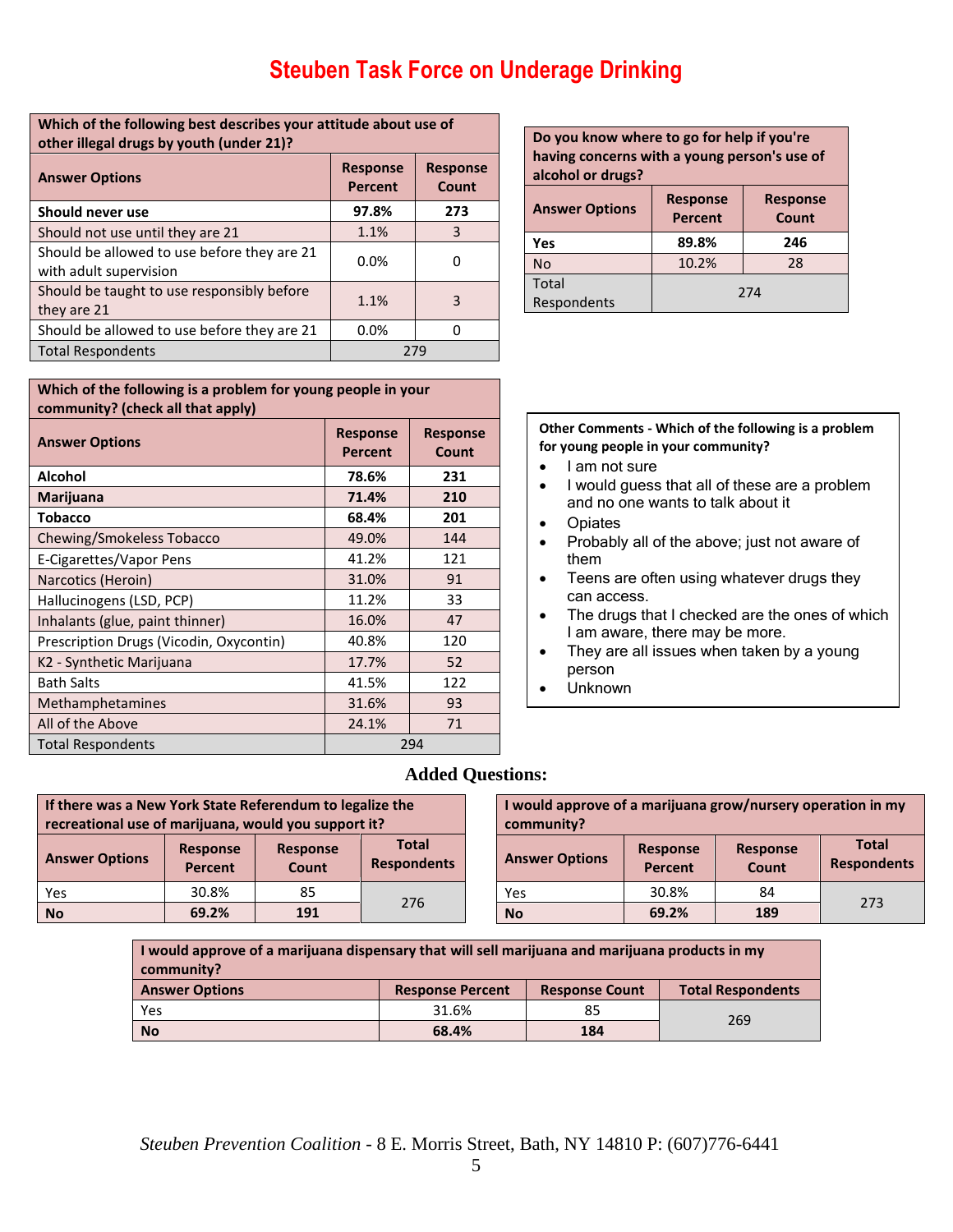| For the general population (adults), I believe marijuana use is okay under the |                         |                       |  |  |
|--------------------------------------------------------------------------------|-------------------------|-----------------------|--|--|
| following condition                                                            |                         |                       |  |  |
| <b>Answer Options</b>                                                          | <b>Response Percent</b> | <b>Response Count</b> |  |  |
| For any reason                                                                 | 17.7%                   | 49                    |  |  |
| For a medical condition                                                        | 62.1%                   | 172                   |  |  |
| Never                                                                          | 20.2%                   | 56                    |  |  |
| <b>Total Respondents</b>                                                       | 777                     |                       |  |  |

#### **Other Comments - I would approve of a marijuana grow/nursery operation in my community?**

- absolutely never!
- **ABSOLUTELY NOT!**
- Already too many illegal ones
- as long as it was legally controlled
- But only for medical/ prescription use
- for medical use
- for medical purposes
- for medical purposes only
- For medical reason
- For medical use
- For use in the medical industry
- For what purpose?
- I believe having a grow/nursery operation in our county would give the impression that marijuana is an okay thing and that it would lead people to believe it is okay to use (smoke) marijuana for recreational use.
- I do believe in the use of medical marijuana but not in smoking form. Only in pill form. CBD is actually the medicinal portion of marijuana and it actually suppresses the THC high. It should be strictly CBD.
- i know they will get it elsewhere but why make it legal for them? i don't like it.
- I will leave NYS
- I would move out of said community
- If for medical use only
- If it was legal
- medical purposes
- Never!
- Never!!
- No. Period.
- Not sure.
- only for medical use only
- Only for proven medical use
- With strict regulations. Compared to other street drugs, marijuana doesn't pose as much risk, but there is still risk associated with overuse and binge use. However, the potential financial benefits to a rural community (jobs, commerce, taxes) would garner my support.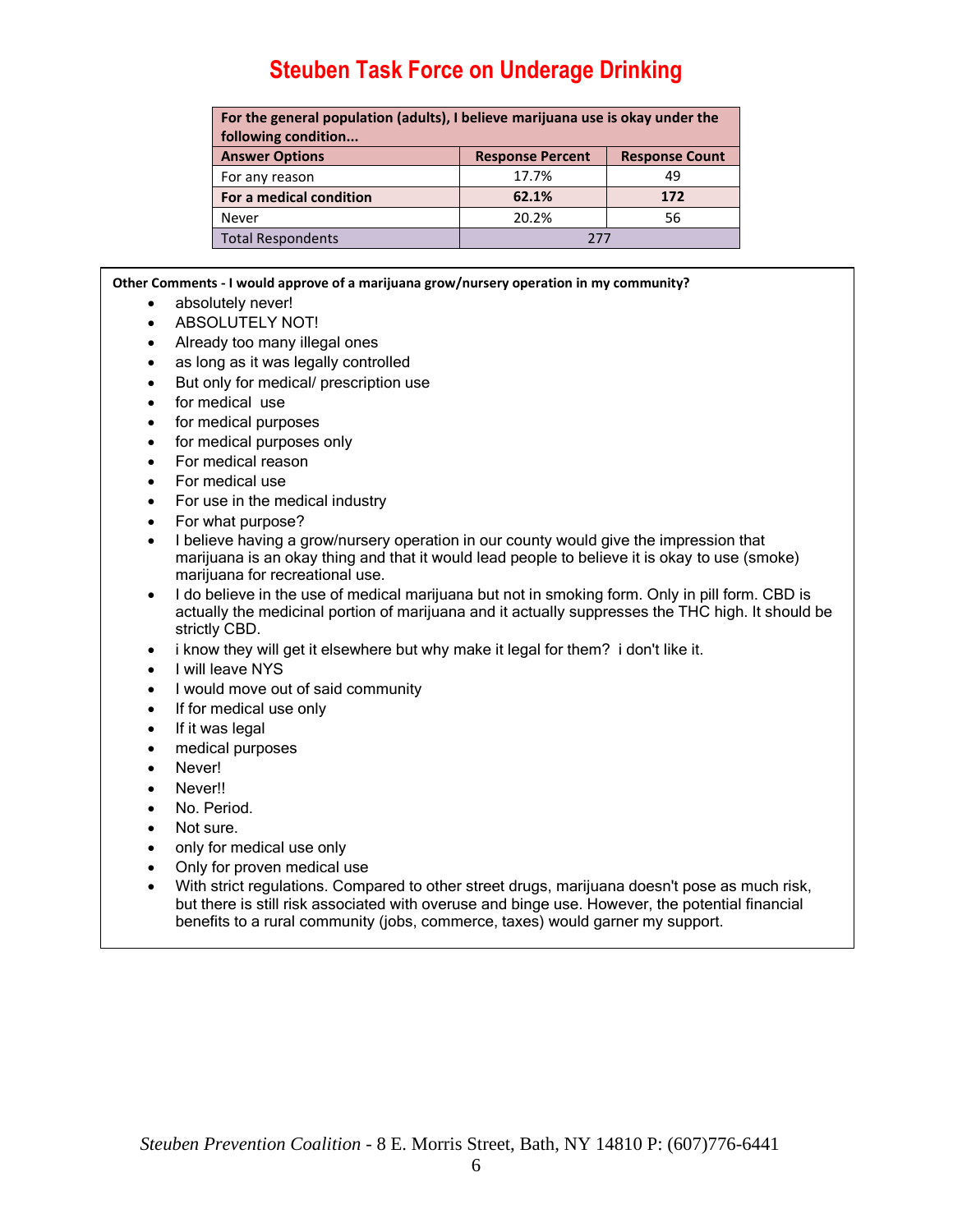**Other Comments - I would approve of a marijuana dispensary that will sell marijuana and marijuana products in my community?**

- ABSOLUTELY NOT!
- Absolutely not.
- Again, for what purpose?
- As long as controls are in place to limit to people over 21
- But only for prescription use
- for medical purposes
- for medical purposes only
- For medical use
- for medical use
- For medical use
- Get rid of the illegal sales and increase safety of product
- Having a dispensary in our county would legitimize the use of marijuana. I believe people would conclude that marijuana is okay to use for medical reasons and is also okay to use recreationally
- If for medical use only.
- Never!
- not for recreational use
- not recreationally; but medically
- Only for medical use, prescribed by Oncologists
- Only for proven medical use
- only in pill form, for medicinal use with a prescription.
- same as the question before
- $\bullet$  see Q# 19
- We have enough problems with substances in Bath.
- With strict regulations. Compared to other street drugs, marijuana doesn't pose as much risk, but there is still risk associated with overuse and binge use. However, the potential financial benefits to a rural community (jobs, commerce, taxes) would garner my support.

**Other Comments - Which of the following best describes your attitude about marijuana use by youth (under 21)?**

- Contrary to what is portrayed I've seen the impact from early use in my professional & personal life and there is more than health risk as most will steal for cash to make a purchase putting them at risk in that manner as well although they learn that the powers that be will only turn a blind eye .....more wasted tax dollars in programs that don't work
- for 18 and over.
- I think anything that alters your state of mind is a risk, regardless of how careful you are.
- In an ideal world no one would be using any type of drug
- It is still illegal for recreational use. Marijuana actually creates fat layers in the brain that cause wholes/gaps. This can severely stunt an growing adolescents brain and cause damage.
- Marijuana and Alcohol are on the same level of the drug scale
- Marijuana is illegal still in NY so therefore no one should use
- responsible experimentation is a good way to avoid deviant thoughts
- same reasoning as for okay to drink before 21
- Should only be used for medical purposes
- They should not break the law
- Unsure
- Unsure.
- Why is this a question for youth? Nobody should be doing it, that's the problem with how society thinks.

*Steuben Prevention Coalition* - 8 E. Morris Street, Bath, NY 14810 P: (607)776-6441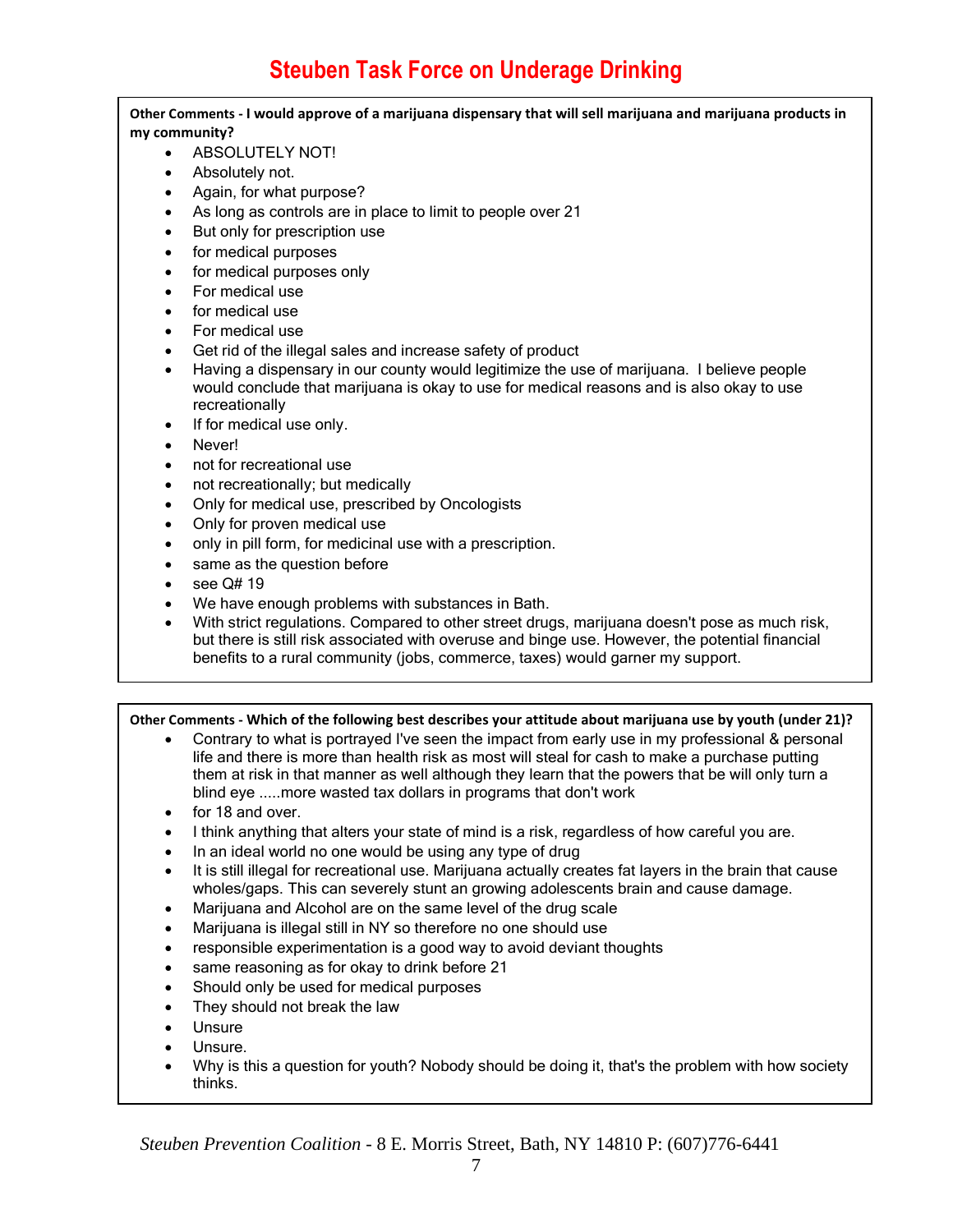#### **Other Comments - Which of the following best describes your attitude about alcohol use by youth (under 21)?**

- 21 is an artificial boundary; anyone who can vote, join the military and die for his/her country should be able to have a beer.
- age 18. if old enough to die for their country then they should be able to drink
- Alcohol use before 21 is considered taboo resulting in more teens wanting to use/experiment
- At a family event with the parents of the child present
- But it has to be responsible adults. The age was 18 when I was a kid. Awareness is the best advice
- but not to get intoxicated.
- Developmentally, they really shouldn't use until age 25.
- Except for military personnel. If you are old enough to die for your country, you should be able to drink legally.
- Exceptions may be made for parents, allowing their older (over 18) Children to have a drink under supervision; no chance of having to drive, etc.
- I feel mixed. If you make it overly desirable and make it a big deal then I feel later some kids go overboard with drinking. The flip side is you can't tell if your child is mature enough and that is why they have an age requirement.
- I see no issue with the drinking age being brought back down to 18. Education is still important regarding it though.
- I think youth should not use alcohol before age 21, but it's always going to be an issue. If a youth is going to drink, they should be taught to do so responsibly.
- If a person is old enough to be sent into combat, they should be old enough to be able to consume alcohol.
- If an underage youth is with a parent, in the privacy of his or her own home, at the discretion of the parent.
- If someone can fight for our country at 18, they should be able to drink an alcoholic beverage to celebrate
- If they are considered an adult to serve in the Military at 18 WITH PROPER BACKGROUND INFO/CLASS and maybe a visit to jail/AAA meeting then maybe
- If you can enlist at 18 then you should be able to use consume alcohol.
- If you can sign up to die for your country, or to vote, you ought to be able to have a beer if you want
- It's the law. However, if folks can join the military, vote and perform other 'adult' activities, perhaps they should be allowed to responsibly drink. Note: the key word is 'responsibly' which pertains to anyone drinking regardless of their age
- It's up to parents to instruct their children proper alcohol usage. Making alcohol a taboo until 21 doesn't facilitate this idea. Kids should be taught moderation while under their parents' supervision.
- I've given my nieces and nephews a beer an outdoor event in the past. I don't think it's a big deal for a 16+ year old to have a beer or two, as long as they don't get drunk.
- Members of the armed forces should be allowed to drink upon enlistment. Also education for youth should reduce harm caused by experimentation with alcohol in college aged kids
- Minors should be educated on the short and long term affects of ETOH on the body and brain while they are in school. Also they should understand the legal, economic and social consequences involving choices made to use ETOH.
- need to do a better job educating the youth
- Not sure
- Obey the 21 age law, but children need to be taught responsibility before this so when they turn 21 they don't go "hog wild" with the experience. If we as a society don't put much importance or positive reinforcement into alcohol, it won't be a big deal or a sought after item for children/teens.
- On occasion, not in excess and safely
- only if they are in the military, if they are old enough to die for our country, then it is my opinion that they should be able to have a drink.
- parent supervision required and not in front of anyone outside of the immediate family
- Responsible adult supervision is necessary
- Should also be taught to use responsibly
- Should be educated before they are 21 about responsible use but not allowed to used until 21.
- should be taught the responsibilities due the realization that even though the legal age is 21 youth are going to experiment.
- Should be taught to use responsibly way before they are 21, however, should not use until they are 21.
- Should be taught to use responsibly. Legal age was 18 when we were young.
- Should follow the Law, NYS is currently 21 so they shouldn't drink until 21.